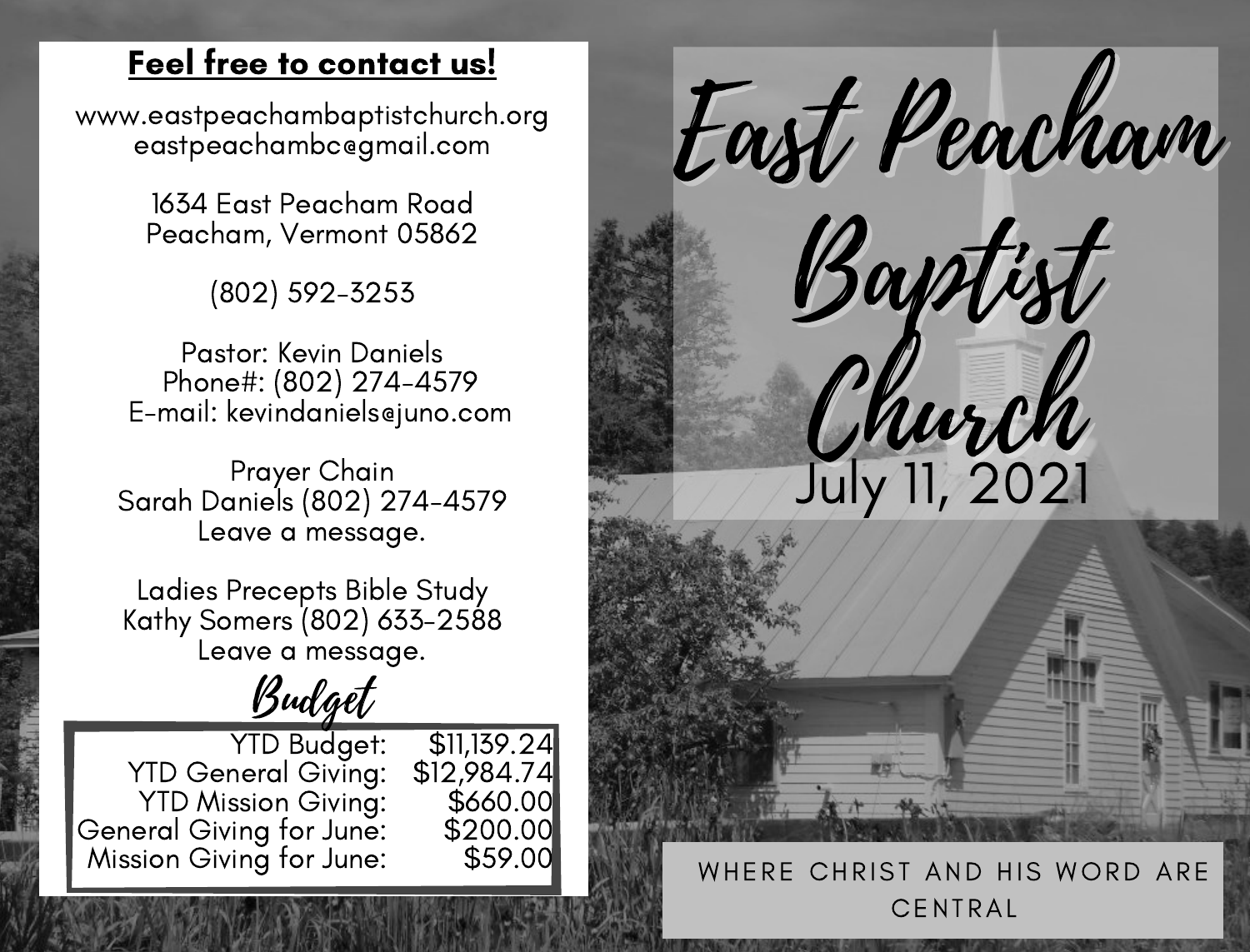Welcome!

THANK YOU FOR WORSHIPING WITH US! IF YOU ARE A VISITOR, PLEASE MAKE YOURSELF AT HOME.

# Announcements:

- Fellowship meal today! Please stay and share a meal with us
- Soccer Camp will be at Blue Mountain Union School July 12-16, 9:00-12:00, PK-8th grade. Flyers are available on the back table..
- Quarterly buisness meeting July 18th after service.



<u>Sunday Schools</u> Sunday Morning

Adult: Suspended Children: The Kings of Israel (suspended)

## Worship Service

| Welcome & Announcements                                | <b>Brian Somers</b>               |
|--------------------------------------------------------|-----------------------------------|
| Opening Prayer                                         | <b>Brian Somers</b>               |
| Scripture Reading                                      | Psalm 102:1-12                    |
| Hymn #28                                               | To God Be The Glory               |
| <b>Praise &amp; Prayer Requests</b><br>Pastoral Prayer | Kevin Daniels                     |
| Hymn #458                                              | Near To The Heart of God          |
| Sermon                                                 | l Peter 4:7<br>A Mind For Prayers |
| Hymn #293                                              | Jesus Is Coming Again             |
| <b>Benediction</b>                                     | Kevin Daniels                     |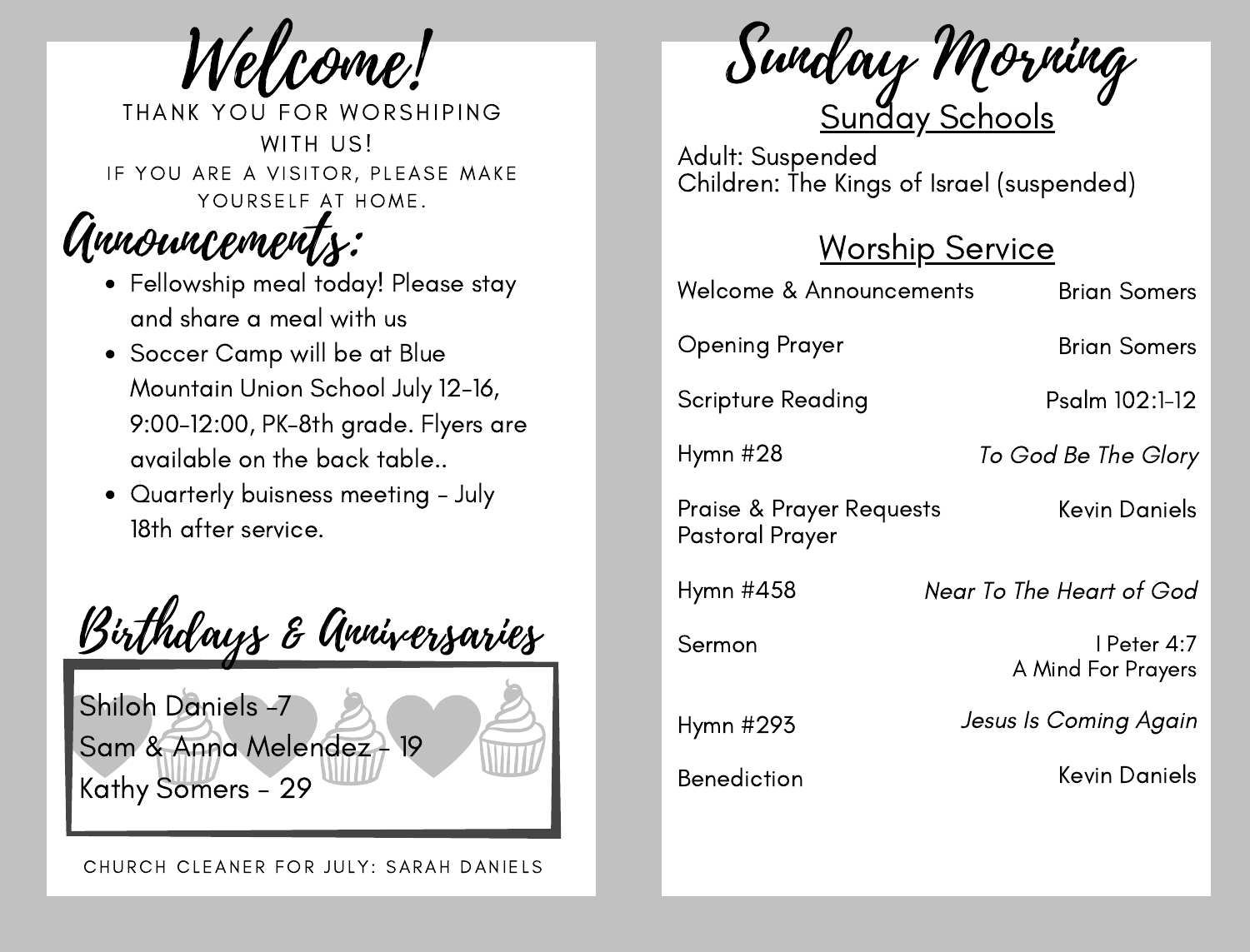- Praise God for our salvation!
- Thank Him for still being together to worship, pray for those who cannot be with us
- Thanks to NC and TX partners who pray for us.
- Brian brother's Alzheimer's
- Daphne prayers for a trip to Taiwan this summer
- Daniel elections in Peru, sister Paola still only has 1st vaccine shot
- Jayme needs a new job for next year
- Joe prayer for guidance for future
- Kathy Peace for appointment at Mass General, prayers for wisdom from the doctors
- Mark & Karen Progress is occurring on farmhouse, wisdom, praise for wedding August 21st. Pray for a new worker at farm.
- Steve Burrill health and recovery at home
- Viola struggling at home

Praise & Prayer Praise & Prayer

- Praise God for our salvation!
- Thank Him for still being together to worship, pray for those who cannot be with us
- Thanks to NC and TX partners who pray for us.
- Brian brother's Alzheimer's
- Daphne prayers for a trip to Taiwan this summer
- Daniel elections in Peru, sister Paola still only has 1st vaccine shot
- Jayme needs a new job for next year
- Joe prayer for guidance for future
- Kathy Peace for appointment at Mass General, prayers for wisdom from the doctors
- Mark & Karen Progress is occurring on farmhouse, wisdom, praise for wedding August 21st. Pray for a new worker at farm.
- Steve Burrill health and recovery at home
- Viola struggling at home